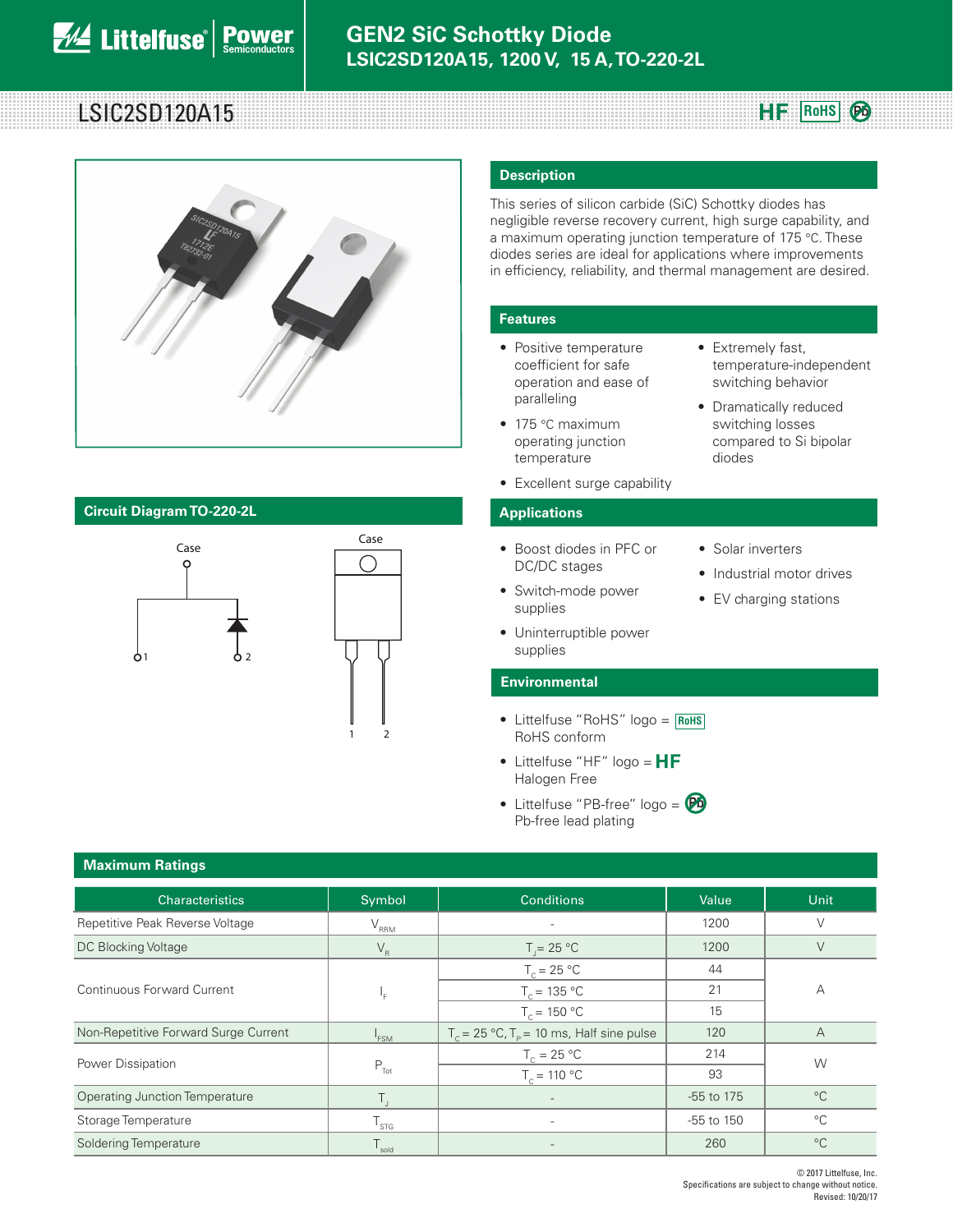0000000000000000

### **Electrical Characteristics**

| <b>Characteristics</b>         | Symbol       | <b>Conditions</b>                                    | Value |      |      |      |  |
|--------------------------------|--------------|------------------------------------------------------|-------|------|------|------|--|
|                                |              |                                                      | Min.  | Typ. | Max. | Unit |  |
| Forward Voltage                | $V_F$        | $I_F = 15 A, T_J = 25 °C$                            |       | 1.5  | 1.8  | V    |  |
|                                |              | $I_{\rm F} = 15 \text{ A}$ , T <sub>1</sub> = 175 °C |       | 2.2  |      |      |  |
| <b>Reverse Current</b>         | 'R           | $V_B = 1200 V, T_I = 25 °C$                          |       | <1   | 100  |      |  |
|                                |              | $V_R = 1200 \text{ V}$ , T <sub>1</sub> = 175 °C     |       | 10   |      | μA   |  |
| <b>Total Capacitance</b>       | $\mathsf{C}$ | $V_{\rm p} = 1$ V, f = 1 MHz                         |       | 920  |      | pF   |  |
|                                |              | $V_{\rm B}$ = 400 V, f = 1 MHz                       |       | 88   |      |      |  |
|                                |              | $V_{\rm B} = 800$ V, f = 1 MHz                       |       | 64   |      |      |  |
| <b>Total Capacitive Charge</b> | $Q_c$        | $V_R = 800 \text{ V}, \quad Q_c = \int_0^R C(V) dV$  |       | 92   |      | nC   |  |

Footnote:  $T_1 = +25$  °C unless otherwise specified

# **Thermal Characteristics** Characteristics Symbol Conditions Value Unit Min. | Typ. | Max. Thermal Resistance  $R_{\scriptscriptstyle\rm BIC}$  ,  $R_{\scriptscriptstyle\rm BIC}$  , and the set of the set of the set of the  $\sim$  0.7  $\sim$   $\sim$   $\sim$   $\sim$   $\sim$   $\sim$



# **Figure 1: Typical Foward Characteristics Figure 2: Typical Reverse Characteristics**

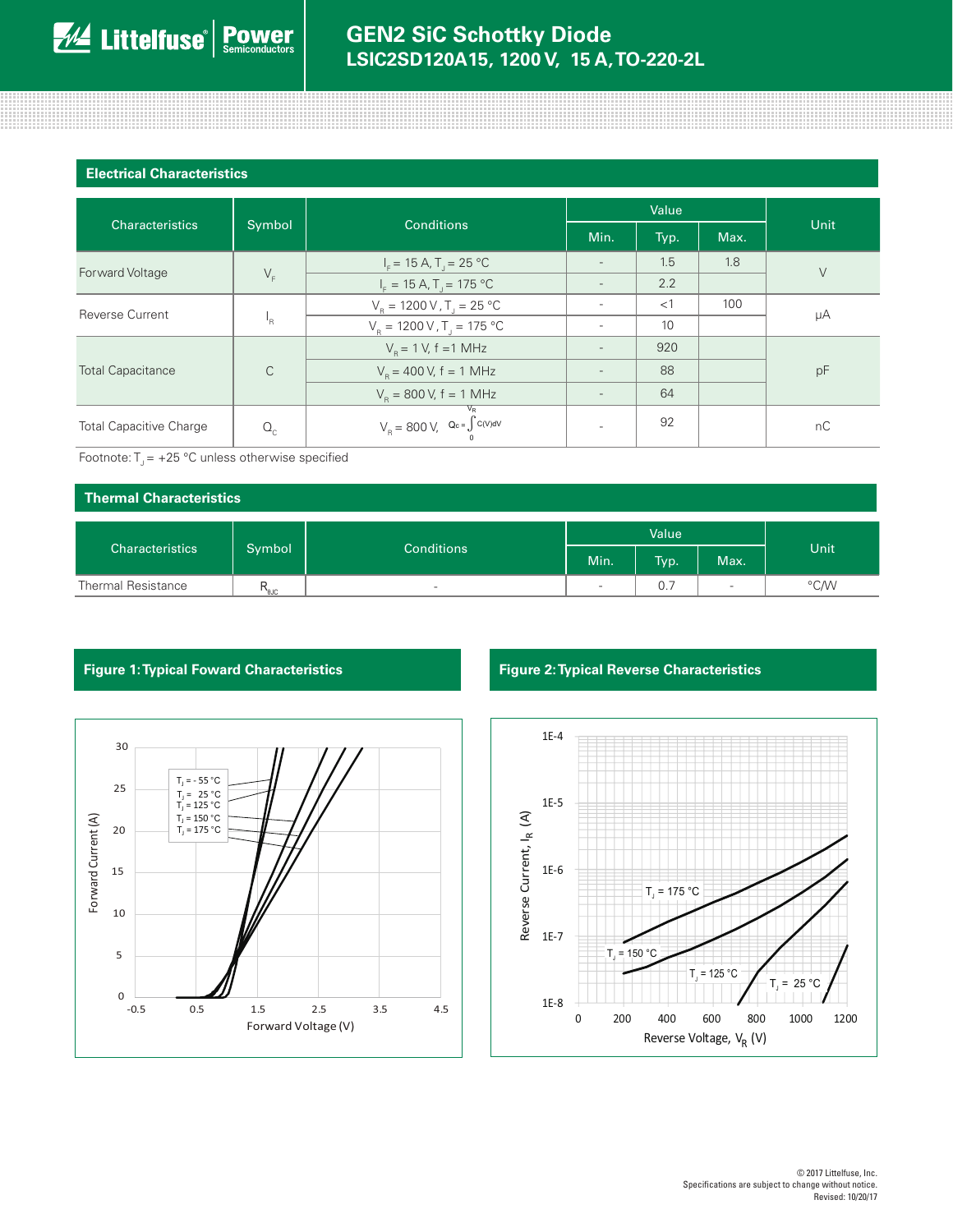



# **Figure 3: Power Derating Figure 4: Current Derating Figure 4: Current Derating**



# 1000 900 800 700 Capacitance (pF) Capacitance (pF) 600 500 400 300 200 100 0 1 10 100 1000 Voltage (V)

# **Figure 5: Capacitance vs. Reverse Voltage Figure 6: Capacitive Charge vs. Reverse Voltage**

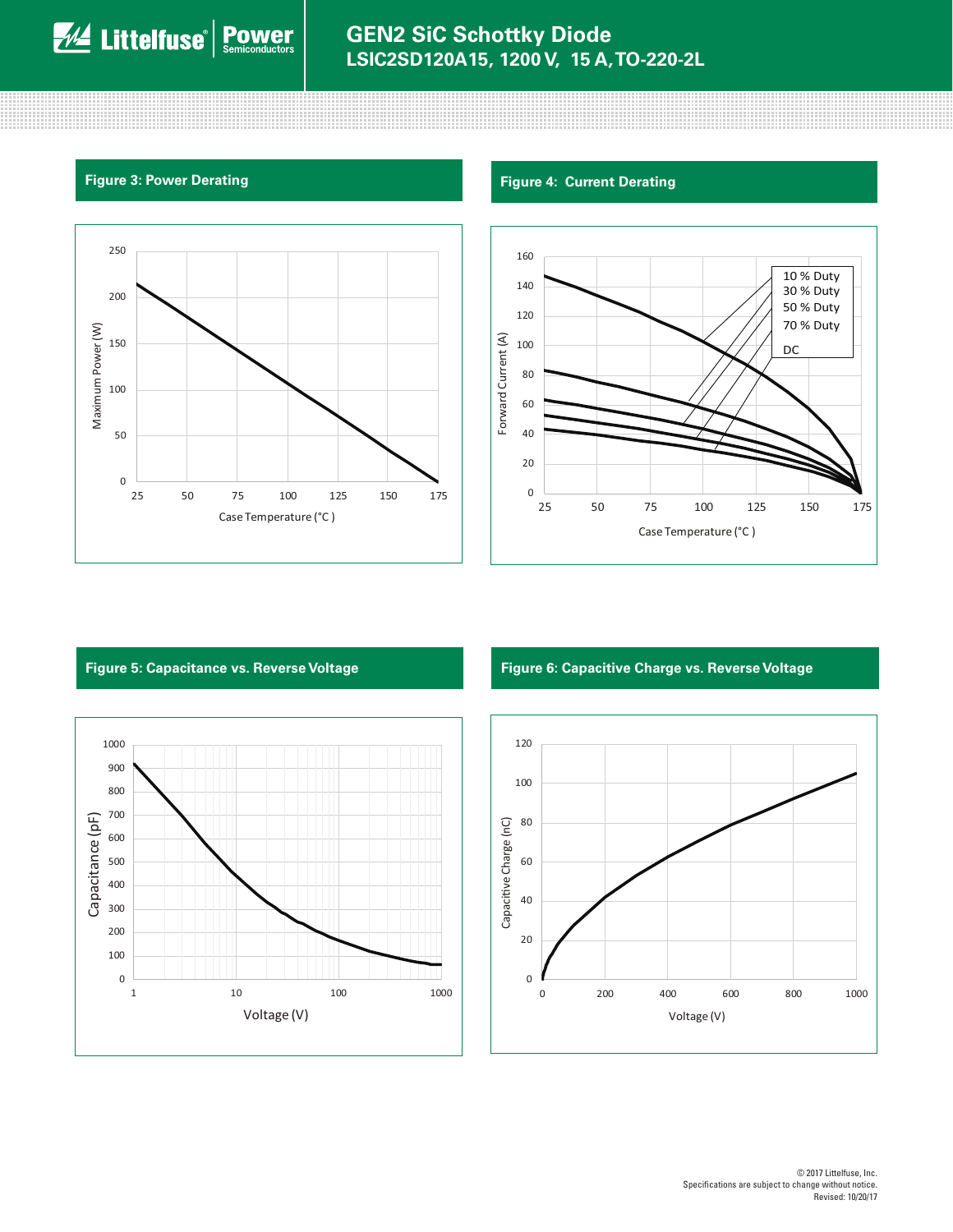# Figure 7: Stored Energy vs. Reverse Voltage

and the contract of the contract of the contract of the contract of the contract of the contract of the contract of





# Dimensions-Package TO-220-2L



Recommended Solder Pad Layout



|                | <b>Millimeters</b> |            |            |  |  |
|----------------|--------------------|------------|------------|--|--|
| Symbol         | Min                | <b>Nom</b> | <b>Max</b> |  |  |
| A              | 4.32               | 4.45       | 4.70       |  |  |
| A1             | 1.14               | 1.27       | 1.40       |  |  |
| A2             | 2.20               |            | 2.74       |  |  |
| b              | 0.69               |            | 0.90       |  |  |
| b <sub>2</sub> | 1.17               |            | 1.62       |  |  |
| $\mathsf C$    | 0.36               |            | 0.60       |  |  |
| D              | 14.90              |            | 15.90      |  |  |
| D1             | 8.62               |            | 9.40       |  |  |
| D <sub>2</sub> | 12.50              |            | 12.95      |  |  |
| E              | 9.70               | 10.18      | 10.36      |  |  |
| E1             | 7.57               | 7.61       | 8.30       |  |  |
| e1             |                    | 2.54       |            |  |  |
| e              | 5.03               | 5.08       | 5.13       |  |  |
| H <sub>1</sub> | 6.30               | 6.55       | 6.80       |  |  |
| L              | 12.88              | 13.50      | 14.00      |  |  |
| L1             | 2.39               |            | 3.25       |  |  |
| øΡ             | 3.50               | 3.84       | 3.96       |  |  |
| Q              | 2.65               |            | 3.05       |  |  |
| R              |                    |            | 0.25       |  |  |

# **Figure 8: Transient Thermal Impedance**